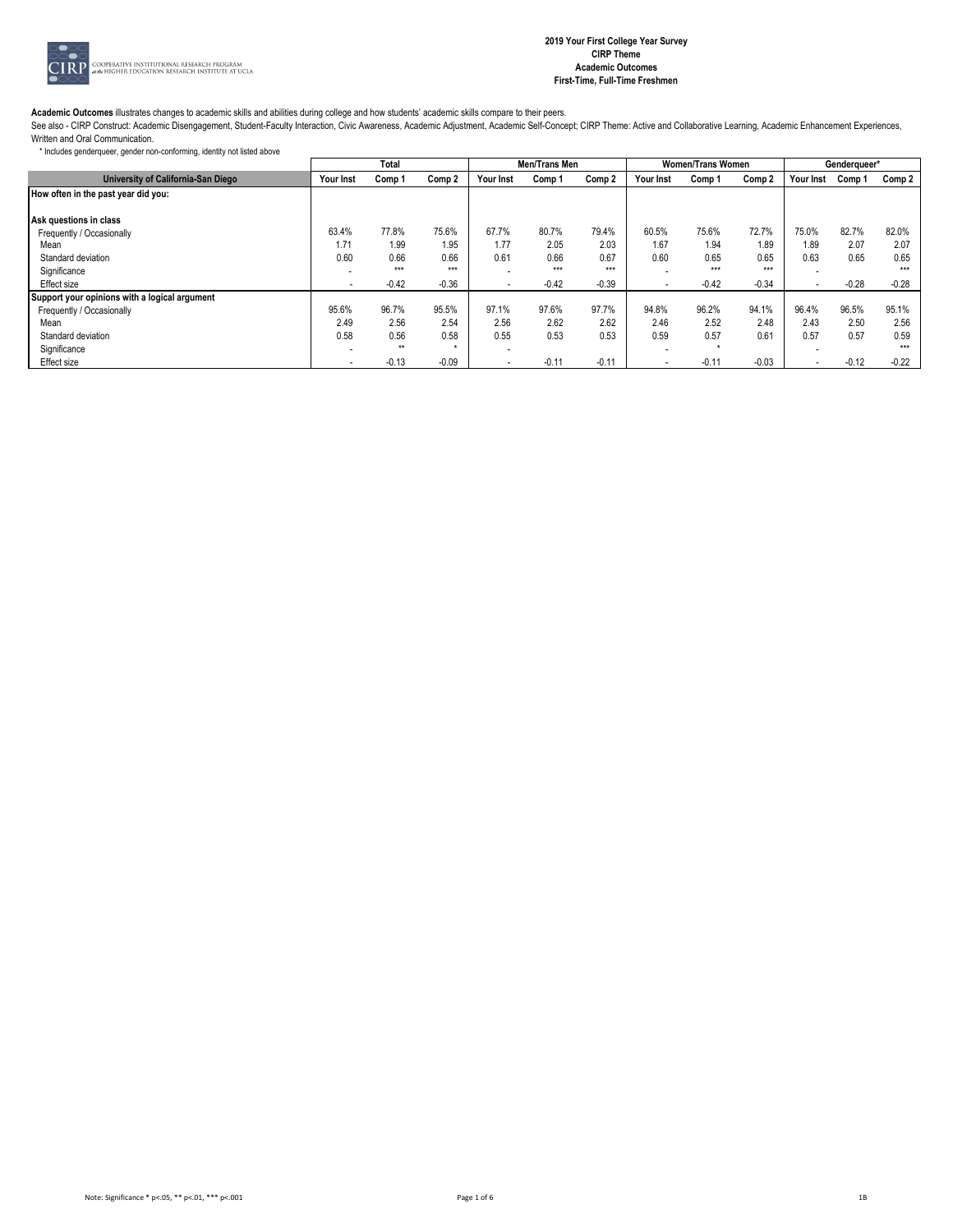

See also - CIRP Construct: Academic Disengagement, Student-Faculty Interaction, Civic Awareness, Academic Adjustment, Academic Self-Concept; CIRP Theme: Active and Collaborative Learning, Academic Enhancement Experiences, Written and Oral Communication.

| * Includes genderqueer, gender non-conforming, identity not listed above |  |  |  |  |  |
|--------------------------------------------------------------------------|--|--|--|--|--|
|--------------------------------------------------------------------------|--|--|--|--|--|

|                                                                 | Total     |              |         | Men/Trans Men |         |          |           | <b>Women/Trans Women</b> |              | Genderqueer*             |         |         |
|-----------------------------------------------------------------|-----------|--------------|---------|---------------|---------|----------|-----------|--------------------------|--------------|--------------------------|---------|---------|
| University of California-San Diego                              | Your Inst | Comp 1       | Comp 2  | Your Inst     | Comp 1  | Comp 2   | Your Inst | Comp 1                   | Comp 2       | Your Inst                | Comp 1  | Comp 2  |
| How often in the past year did you:                             |           |              |         |               |         |          |           |                          |              |                          |         |         |
|                                                                 |           |              |         |               |         |          |           |                          |              |                          |         |         |
| Seek solutions to problems and explain them to others           |           |              |         |               |         |          |           |                          |              |                          |         |         |
| Frequently / Occasionally                                       | 96.5%     | 97.4%        | 96.6%   | 96.7%         | 97.1%   | 96.6%    | 96.5%     | 97.6%                    | 96.6%        | 96.5%                    | 94.7%   | 96.7%   |
| Mean                                                            | 2.45      | 2.52         | 2.50    | 2.50          | 2.54    | 2.52     | 2.43      | 2.51                     | 2.49         | 2.39                     | 2.37    | 2.46    |
| Standard deviation                                              | 0.56      | 0.55         | 0.56    | 0.56          | 0.55    | 0.57     | 0.56      | 0.55                     | 0.56         | 0.57                     | 0.59    | 0.56    |
| Significance                                                    |           | $\star\star$ | $\star$ |               |         |          |           | $\pm\pm$                 | $\star$      |                          |         | $***$   |
| Effect size                                                     |           | $-0.13$      | $-0.09$ |               | $-0.07$ | $-0.04$  |           | $-0.15$                  | $-0.11$      | $\overline{\phantom{a}}$ | 0.03    | $-0.13$ |
| Evaluate the quality or reliability of information you received |           |              |         |               |         |          |           |                          |              |                          |         |         |
| Frequently / Occasionally                                       | 95.4%     | 95.4%        | 95.3%   | 92.9%         | 94.0%   | 93.7%    | 96.8%     | 96.4%                    | 96.6%        | 96.4%                    | 93.1%   | 93.5%   |
| Mean                                                            | 2.57      | 2.58         | 2.56    | 2.48          | 2.50    | 2.47     | 2.62      | 2.64                     | 2.61         | 2.61                     | 2.53    | 2.54    |
| Standard deviation                                              | 0.58      | 0.58         | 0.58    | 0.63          | 0.61    | 0.61     | 0.55      | 0.55                     | 0.55         | 0.57                     | 0.63    | 0.62    |
| Significance                                                    |           |              |         |               |         |          |           |                          |              |                          |         | $***$   |
| Effect size                                                     | $\sim$    | $-0.02$      | 0.02    | $\sim$        | $-0.03$ | 0.02     |           | $-0.04$                  | 0.02         | $\sim$                   | 0.13    | 0.11    |
| Take a risk because you felt you had more to gain               |           |              |         |               |         |          |           |                          |              |                          |         |         |
| Frequently / Occasionally                                       | 87.7%     | 90.3%        | 89.7%   | 92.5%         | 92.6%   | 93.0%    | 85.2%     | 88.9%                    | 87.6%        | 85.7%                    | 87.9%   | 86.9%   |
| Mean                                                            | 2.16      | 2.24         | 2.25    | 2.32          | 2.36    | 2.36     | 2.08      | 2.17                     | 2.17         | 2.14                     | 2.19    | 2.30    |
| Standard deviation                                              | 0.62      | 0.62         | 0.63    | 0.61          | 0.61    | 0.61     | 0.61      | 0.61                     | 0.63         | 0.65                     | 0.63    | 0.69    |
| Significance                                                    |           | $\star\star$ | $***$   |               |         |          |           | $\star\star$             | $\star\star$ |                          |         | $***$   |
| <b>Effect size</b>                                              |           | $-0.13$      | $-0.14$ |               | $-0.07$ | $-0.07$  |           | $-0.15$                  | $-0.14$      |                          | $-0.08$ | $-0.23$ |
| Seek alternative solutions to a problem                         |           |              |         |               |         |          |           |                          |              |                          |         |         |
| Frequently / Occasionally                                       | 95.6%     | 96.4%        | 95.4%   | 95.8%         | 96.2%   | 95.6%    | 95.4%     | 96.5%                    | 95.4%        | 96.5%                    | 96.5%   | 93.4%   |
| Mean                                                            | 2.38      | 2.43         | 2.42    | 2.42          | 2.47    | 2.47     | 2.35      | 2.40                     | 2.39         | 2.39                     | 2.48    | 2.44    |
| Standard deviation                                              | 0.57      | 0.56         | 0.58    | 0.57          | 0.57    | 0.58     | 0.57      | 0.56                     | 0.57         | 0.57                     | 0.57    | 0.62    |
| Significance                                                    |           | $\star$      |         |               |         |          |           |                          |              |                          |         | $***$   |
| Effect size                                                     |           | $-0.09$      | $-0.07$ |               | $-0.09$ | $-0.09$  |           | $-0.09$                  | $-0.07$      | $\overline{a}$           | $-0.16$ | $-0.08$ |
| How often in the past year did you:                             |           |              |         |               |         |          |           |                          |              |                          |         |         |
|                                                                 |           |              |         |               |         |          |           |                          |              |                          |         |         |
| Look up scientific research articles and resources              |           |              |         |               |         |          |           |                          |              |                          |         |         |
| Frequently / Occasionally                                       | 83.2%     | 87.6%        | 87.3%   | 83.1%         | 88.6%   | 88.2%    | 82.7%     | 87.0%                    | 86.3%        | 92.9%                    | 88.0%   | 93.4%   |
| Mean                                                            | 2.16      | 2.27         | 2.27    | 2.17          | 2.27    | 2.28     | 2.15      | 2.26                     | 2.25         | 2.32                     | 2.29    | 2.41    |
| Standard deviation                                              | 0.69      | 0.67         | 0.67    | 0.69          | 0.66    | 0.66     | 0.69      | 0.67                     | 0.68         | 0.61                     | 0.68    | 0.62    |
| Significance                                                    |           | $***$        | $***$   |               | $\star$ | $^\star$ |           | $\star\star$             | $\star\star$ |                          |         | $***$   |
| Effect size                                                     |           | $-0.16$      | $-0.16$ |               | $-0.15$ | $-0.17$  |           | $-0.16$                  | $-0.15$      |                          | 0.04    | $-0.15$ |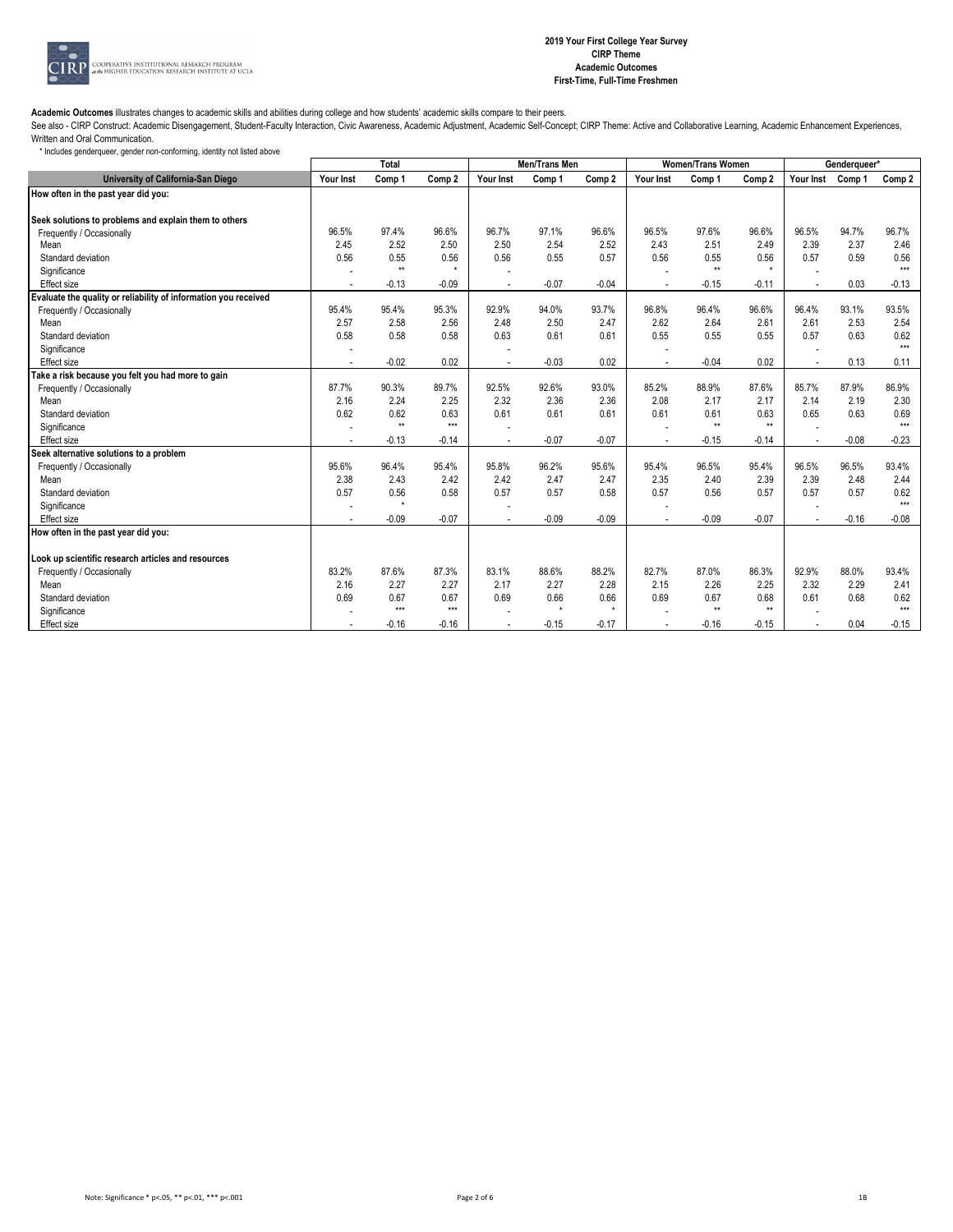

See also - CIRP Construct: Academic Disengagement, Student-Faculty Interaction, Civic Awareness, Academic Adjustment, Academic Self-Concept; CIRP Theme: Active and Collaborative Learning, Academic Enhancement Experiences, Written and Oral Communication.

|                                                                    | Total     |              |         | Men/Trans Men |              |         |                          | <b>Women/Trans Women</b> |         | Genderqueer* |         |               |
|--------------------------------------------------------------------|-----------|--------------|---------|---------------|--------------|---------|--------------------------|--------------------------|---------|--------------|---------|---------------|
| University of California-San Diego                                 | Your Inst | Comp 1       | Comp 2  | Your Inst     | Comp 1       | Comp 2  | Your Inst                | Comp 1                   | Comp 2  | Your Inst    | Comp 1  | Comp 2        |
| Explore topics on your own, even though it was not required for a  |           |              |         |               |              |         |                          |                          |         |              |         |               |
| class                                                              |           |              |         |               |              |         |                          |                          |         |              |         |               |
| Frequently / Occasionally                                          | 80.8%     | 86.1%        | 84.5%   | 84.0%         | 88.8%        | 88.0%   | 79.0%                    | 84.4%                    | 81.9%   | 82.2%        | 84.4%   | 86.9%         |
| Mean                                                               | 2.08      | 2.21         | 2.19    | 2.18          | 2.30         | 2.30    | 2.03                     | 2.15                     | 2.11    | 2.11         | 2.16    | 2.28          |
| Standard deviation                                                 | 0.68      | 0.67         | 0.68    | 0.69          | 0.66         | 0.67    | 0.67                     | 0.66                     | 0.68    | 0.69         | 0.67    | 0.69          |
| Significance                                                       |           | $***$        | $***$   | ÷             | $\star\star$ | $\star$ |                          | $***$                    |         |              |         | $***$         |
| Effect size                                                        |           | $-0.19$      | $-0.16$ | ٠             | $-0.18$      | $-0.18$ | $\overline{a}$           | $-0.18$                  | $-0.12$ | $\sim$       | $-0.07$ | $-0.25$       |
| Accept mistakes as part of the learning process                    |           |              |         |               |              |         |                          |                          |         |              |         |               |
| Frequently / Occasionally                                          | 97.3%     | 97.3%        | 97.3%   | 97.4%         | 97.0%        | 96.8%   | 97.1%                    | 97.7%                    | 97.8%   | 100.0%       | 93.1%   | 95.1%         |
| Mean                                                               | 2.58      | 2.60         | 2.60    | 2.63          | 2.63         | 2.63    | 2.56                     | 2.58                     | 2.59    | 2.54         | 2.47    | 2.54          |
| Standard deviation                                                 | 0.55      | 0.54         | 0.54    | 0.53          | 0.54         | 0.55    | 0.55                     | 0.54                     | 0.54    | 0.51         | 0.63    | 0.59          |
| Significance                                                       |           |              |         |               |              |         | L,                       |                          |         |              |         | $***$         |
| Effect size                                                        |           | $-0.04$      | $-0.04$ |               | 0.00         | 0.00    | $\overline{a}$           | $-0.04$                  | $-0.06$ |              | 0.11    | 0.00          |
| Analyze multiple sources of information before coming to a         |           |              |         |               |              |         |                          |                          |         |              |         |               |
| conclusion                                                         |           |              |         |               |              |         |                          |                          |         |              |         |               |
| Frequently / Occasionally                                          | 97.4%     | 97.9%        | 97.8%   | 96.7%         | 97.4%        | 97.5%   | 97.7%                    | 98.4%                    | 98.1%   | 100.0%       | 96.6%   | 98.4%         |
| Mean                                                               | 2.50      | 2.55         | 2.54    | 2.51          | 2.54         | 2.53    | 2.49                     | 2.55                     | 2.55    | 2.46         | 2.52    | 2.52          |
| Standard deviation                                                 | 0.55      | 0.54         | 0.54    | 0.56          | 0.55         | 0.55    | 0.54                     | 0.53                     | 0.54    | 0.51         | 0.57    | 0.54          |
| Significance                                                       |           | $\star$      |         |               |              |         |                          | $^\star$                 | $\star$ |              |         | $***$         |
| Effect size                                                        | $\sim$    | $-0.09$      | $-0.07$ | ٠             | $-0.05$      | $-0.04$ | $\overline{\phantom{a}}$ | $-0.11$                  | $-0.11$ | $\sim$       | $-0.11$ | $-0.11$       |
| ake on a challenge that scares you                                 |           |              |         |               |              |         |                          |                          |         |              |         |               |
| Frequently / Occasionally                                          | 91.9%     | 93.1%        | 92.6%   | 94.5%         | 93.6%        | 93.7%   | 91.1%                    | 93.1%                    | 92.6%   | 82.1%        | 84.5%   | 82.0%         |
| Mean                                                               | 2.27      | 2.33         | 2.33    | 2.33          | 2.35         | 2.37    | 2.23                     | 2.31                     | 2.30    | 2.32         | 2.29    | 2.28          |
| Standard deviation                                                 | 0.60      | 0.60         | 0.61    | 0.58          | 0.60         | 0.60    | 0.60                     | 0.59                     | 0.60    | 0.77         | 0.73    | 0.76          |
| Significance                                                       |           | $\star$      | $\star$ |               |              |         |                          | $\star\star$             | $\star$ |              |         | $***$         |
| Effect size                                                        |           | $-0.10$      | $-0.10$ |               | $-0.03$      | $-0.07$ |                          | $-0.14$                  | $-0.12$ |              | 0.04    | 0.05          |
| Since entering this college, indicate how often have you felt:     |           |              |         |               |              |         |                          |                          |         |              |         |               |
|                                                                    |           |              |         |               |              |         |                          |                          |         |              |         |               |
| That your courses inspired you to think in new ways                |           |              |         |               |              |         |                          |                          |         |              |         |               |
| Frequently / Occasionally                                          | 89.1%     | 89.7%        | 89.1%   | 84.9%         | 86.4%        | 87.0%   | 91.1%                    | 91.8%                    | 90.6%   | 92.5%        | 89.5%   | 86.6%         |
| Mean                                                               | 2.21      | 2.28         | 2.25    | 2.11          | 2.18         | 2.18    | 2.26                     | 2.33                     | 2.29    | 2.37         | 2.35    | 2.40          |
| Standard deviation                                                 | 0.62      | 0.64         | 0.64    | 0.63          | 0.65         | 0.64    | 0.61                     | 0.62                     | 0.63    | 0.63         | 0.67    | 0.72          |
| Significance                                                       |           | $\star\star$ |         |               |              |         |                          | $\star$                  |         |              |         | $***$         |
| Effect size                                                        |           | $-0.11$      | $-0.06$ |               | $-0.11$      | $-0.11$ |                          | $-0.11$                  | $-0.05$ |              | 0.03    | $-0.04$       |
| Rate yourself on each of the following traits as compared with the |           |              |         |               |              |         |                          |                          |         |              |         |               |
| average person your age.                                           |           |              |         |               |              |         |                          |                          |         |              |         |               |
|                                                                    |           |              |         |               |              |         |                          |                          |         |              |         |               |
| <b>Academic ability</b>                                            |           |              |         |               |              |         |                          |                          |         |              |         |               |
| Highest 10% / Above average                                        | 60.8%     | 65.2%        | 63.6%   | 70.6%         | 73.1%        | 72.8%   | 57.1%                    | 61.5%                    | 58.6%   | 30.7%        | 38.9%   | 43.1%         |
| Mean                                                               | 3.65      | 3.76         | 3.73    | 3.83          | 3.93         | 3.91    | 3.57                     | 3.67                     | 3.62    | 3.15         | 3.30    | 3.40          |
| Standard deviation                                                 | 0.84      | 0.82         | 0.82    | 0.85          | 0.82         | 0.83    | 0.82                     | 0.80                     | 0.79    | 0.83         | 0.79    | 0.86          |
| Significance                                                       |           | $\star\star$ | $\star$ | ÷             |              |         | $\overline{\phantom{a}}$ |                          |         |              |         | $***$         |
|                                                                    |           | $-0.13$      | $-0.10$ |               | $-0.12$      | $-0.10$ |                          | $-0.13$                  | $-0.06$ |              | $-0.19$ | $-0.29$       |
| Effect size                                                        |           |              |         | $\sim$        |              |         | $\overline{\phantom{a}}$ |                          |         | $\sim$       |         |               |
| Mathematical ability                                               |           |              |         |               |              |         |                          |                          |         |              |         |               |
| Highest 10% / Above average                                        | 45.8%     | 45.4%        | 45.3%   | 58.7%         | 57.2%        | 58.5%   | 39.5%                    | 38.9%                    | 37.3%   | 26.9%        | 20.4%   | 27.6%         |
| Mean                                                               | 3.33      | 3.35         | 3.35    | 3.58          | 3.62         | 3.64    | 3.22                     | 3.20                     | 3.18    | 2.96         | 2.89    | 2.93          |
| Standard deviation                                                 | 0.94      | 0.96         | 0.98    | 0.95          | 0.96         | 0.96    | 0.92                     | 0.93                     | 0.94    | 0.82         | 0.82    | 0.97<br>$***$ |
| Significance                                                       |           |              |         |               |              |         |                          |                          |         |              |         |               |
| Effect size                                                        |           | $-0.02$      | $-0.02$ |               | $-0.04$      | $-0.06$ | $\overline{a}$           | 0.02                     | 0.04    |              | 0.09    | 0.03          |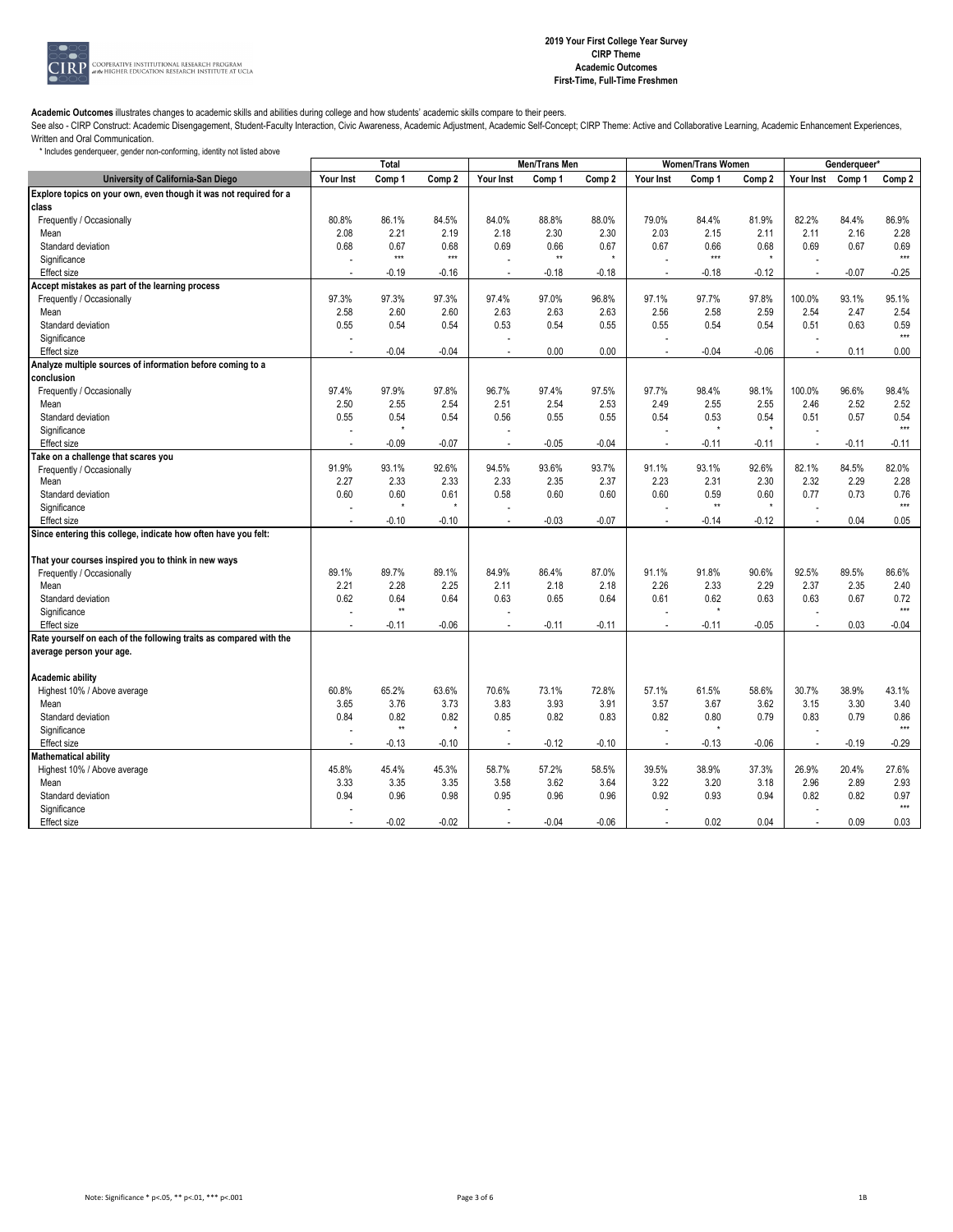

See also - CIRP Construct: Academic Disengagement, Student-Faculty Interaction, Civic Awareness, Academic Adjustment, Academic Self-Concept; CIRP Theme: Active and Collaborative Learning, Academic Enhancement Experiences, Written and Oral Communication.

|                                                                    | Total     |              |                   |                | Men/Trans Men |         |           | <b>Women/Trans Women</b> |         | Genderqueer* |         |         |
|--------------------------------------------------------------------|-----------|--------------|-------------------|----------------|---------------|---------|-----------|--------------------------|---------|--------------|---------|---------|
| University of California-San Diego                                 | Your Inst | Comp 1       | Comp <sub>2</sub> | Your Inst      | Comp 1        | Comp 2  | Your Inst | Comp 1                   | Comp 2  | Your Inst    | Comp 1  | Comp 2  |
| Rate yourself on each of the following traits as compared with the |           |              |                   |                |               |         |           |                          |         |              |         |         |
| average person your age.                                           |           |              |                   |                |               |         |           |                          |         |              |         |         |
|                                                                    |           |              |                   |                |               |         |           |                          |         |              |         |         |
| Self-confidence (intellectual)                                     | 45.6%     | 51.0%        | 51.4%             | 60.6%          | 65.5%         | 66.8%   |           | 42.4%                    | 41.2%   | 26.9%        | 35.2%   | 43.1%   |
| Highest 10% / Above average                                        |           |              |                   |                |               |         | 38.3%     |                          |         |              |         |         |
| Mean                                                               | 3.35      | 3.48         | 3.49              | 3.70           | 3.82          | 3.84    | 3.17      | 3.28                     | 3.26    | 2.88         | 3.19    | 3.28    |
| Standard deviation                                                 | 1.03      | 1.00         | 1.01              | 1.06           | 0.99          | 0.98    | 0.96      | 0.94                     | 0.96    | 0.99         | 1.10    | 1.07    |
| Significance                                                       |           | $\star\star$ | $\star\star$      |                |               |         |           | $\star$                  |         |              |         | $***$   |
| Effect size                                                        |           | $-0.13$      | $-0.14$           | $\blacksquare$ | $-0.12$       | $-0.14$ |           | $-0.12$                  | $-0.09$ |              | $-0.28$ | $-0.37$ |
| <b>Writing ability</b>                                             |           |              |                   |                |               |         |           |                          |         |              |         |         |
| Highest 10% / Above average                                        | 45.1%     | 51.6%        | 49.2%             | 41.8%          | 51.3%         | 49.4%   | 47.7%     | 52.3%                    | 49.1%   | 30.7%        | 42.6%   | 50.0%   |
| Mean                                                               | 3.36      | 3.51         | 3.45              | 3.33           | 3.53          | 3.45    | 3.40      | 3.51                     | 3.46    | 3.08         | 3.33    | 3.36    |
| Standard deviation                                                 | 0.93      | 0.92         | 0.92              | 0.99           | 0.96          | 0.99    | 0.90      | 0.89                     | 0.88    | 0.98         | 0.99    | 0.95    |
| Significance                                                       |           | $***$        | $\star$           |                | $\star\star$  |         |           |                          |         |              |         | $***$   |
| Effect size                                                        |           | $-0.16$      | $-0.10$           | ٠              | $-0.21$       | $-0.12$ |           | $-0.12$                  | $-0.07$ |              | $-0.25$ | $-0.29$ |
| Knowledge of a particular field or discipline                      |           |              |                   |                |               |         |           |                          |         |              |         |         |
| Strongly Agree / Agree                                             | 92.3%     | 94.4%        | 94.0%             | 91.4%          | 94.6%         | 94.5%   | 93.3%     | 94.8%                    | 94.0%   | 83.4%        | 86.5%   | 87.1%   |
| Mean                                                               | 3.25      | 3.30         | 3.28              | 3.26           | 3.30          | 3.32    | 3.24      | 3.31                     | 3.27    | 3.08         | 3.17    | 3.19    |
| Standard deviation                                                 | 0.61      | 0.59         | 0.59              | 0.63           | 0.59          | 0.60    | 0.59      | 0.58                     | 0.58    | 0.78         | 0.76    | 0.75    |
| Significance                                                       |           |              |                   |                |               |         |           | $\star$                  |         |              |         | $***$   |
| <b>Effect size</b>                                                 |           | $-0.08$      | $-0.05$           | $\blacksquare$ | $-0.07$       | $-0.10$ |           | $-0.12$                  | $-0.05$ |              | $-0.12$ | $-0.15$ |
| Ability to conduct research                                        |           |              |                   |                |               |         |           |                          |         |              |         |         |
| Strongly agree / Agree                                             | 70.0%     | 74.8%        | 75.8%             | 67.5%          | 75.2%         | 74.3%   | 71.7%     | 74.6%                    | 77.0%   | 66.6%        | 70.6%   | 74.0%   |
| Mean                                                               | 2.82      | 2.91         | 2.91              | 2.78           | 2.93          | 2.89    | 2.85      | 2.90                     | 2.92    | 2.83         | 2.88    | 2.98    |
| Standard deviation                                                 | 0.73      | 0.73         | 0.71              | 0.72           | 0.71          | 0.71    | 0.73      | 0.73                     | 0.71    | 0.82         | 0.84    | 0.86    |
| Significance                                                       |           | $\star\star$ | $\star\star$      |                | $\star\star$  | $\star$ |           |                          |         |              |         | $***$   |
| Effect size                                                        |           | $-0.12$      | $-0.13$           |                | $-0.21$       | $-0.15$ |           | $-0.07$                  | $-0.10$ |              | $-0.06$ | $-0.17$ |
|                                                                    |           |              |                   |                |               |         |           |                          |         |              |         |         |